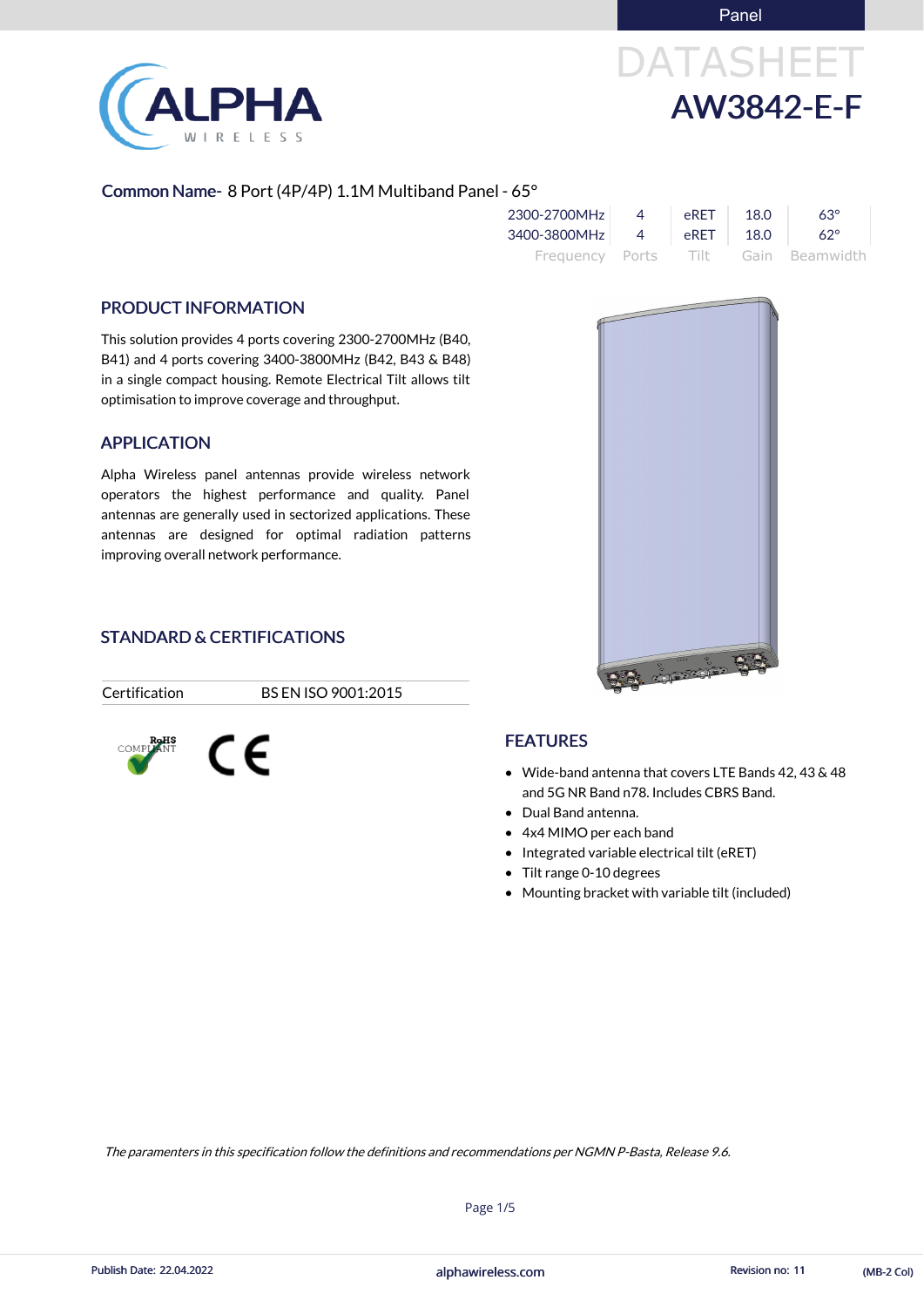Panel



# AW3842-E-F

### TECHNICAL SPECIFICATION

| <b>Electrical Specifications</b>            |     |                      |                |                     |  |
|---------------------------------------------|-----|----------------------|----------------|---------------------|--|
| <b>Frequency Range</b>                      |     | <b>MHz</b>           | 2300 - 2700    | 3400 - 3800         |  |
| Polarisation                                |     | Degree               |                | +/-45° Slant Linear |  |
| Gain<br>Basta                               |     | dBi                  | $17.5 \pm 0.5$ | $17.6 \pm 0.5$      |  |
|                                             | Max | dBi                  | 18.0           | 18.1                |  |
| Azimuth Beamwidth                           |     | $63^\circ$<br>Degree |                | $62^\circ$          |  |
| $5^\circ$<br>Azimuth Beam Squint<br>Degree< |     |                      |                |                     |  |
| Elevation Beamwidth                         |     | Degree               | $7.0^\circ$    | $7.0^\circ$         |  |
| <b>Electrical Downtilt</b>                  |     | Degree               | $TOo - T1Oo$   |                     |  |
| <b>Electrical Downtilt Deviation</b>        |     | Degree<              | $1^{\circ}$    |                     |  |
| Impedance                                   |     | Ohms                 | 50             |                     |  |
| <b>VSWR</b>                                 |     | $\prec$              | 1.5            |                     |  |
| <b>Return Loss</b>                          |     | dB                   | 14             |                     |  |
| Isolation                                   |     | dB                   | 25             |                     |  |
| Front to Back Ratio: Total Power +/-30°     |     | dB                   | 30             | 25                  |  |
| Upper Sidelobe Suppression, Peak to 20°     |     | dB                   |                | 18                  |  |
| <b>Cross-Polar Discrimination</b>           |     | dB                   | 15             |                     |  |
| Maximum Effective Power Per Port            |     | W                    | 150            |                     |  |

### Representative Pattern Files





For radiation pattern files, please login at www.alphawireless.com

#### alphawireless.com

Publish Date: 22.04.2022 **Revision no: 11** (MB-2 Col)

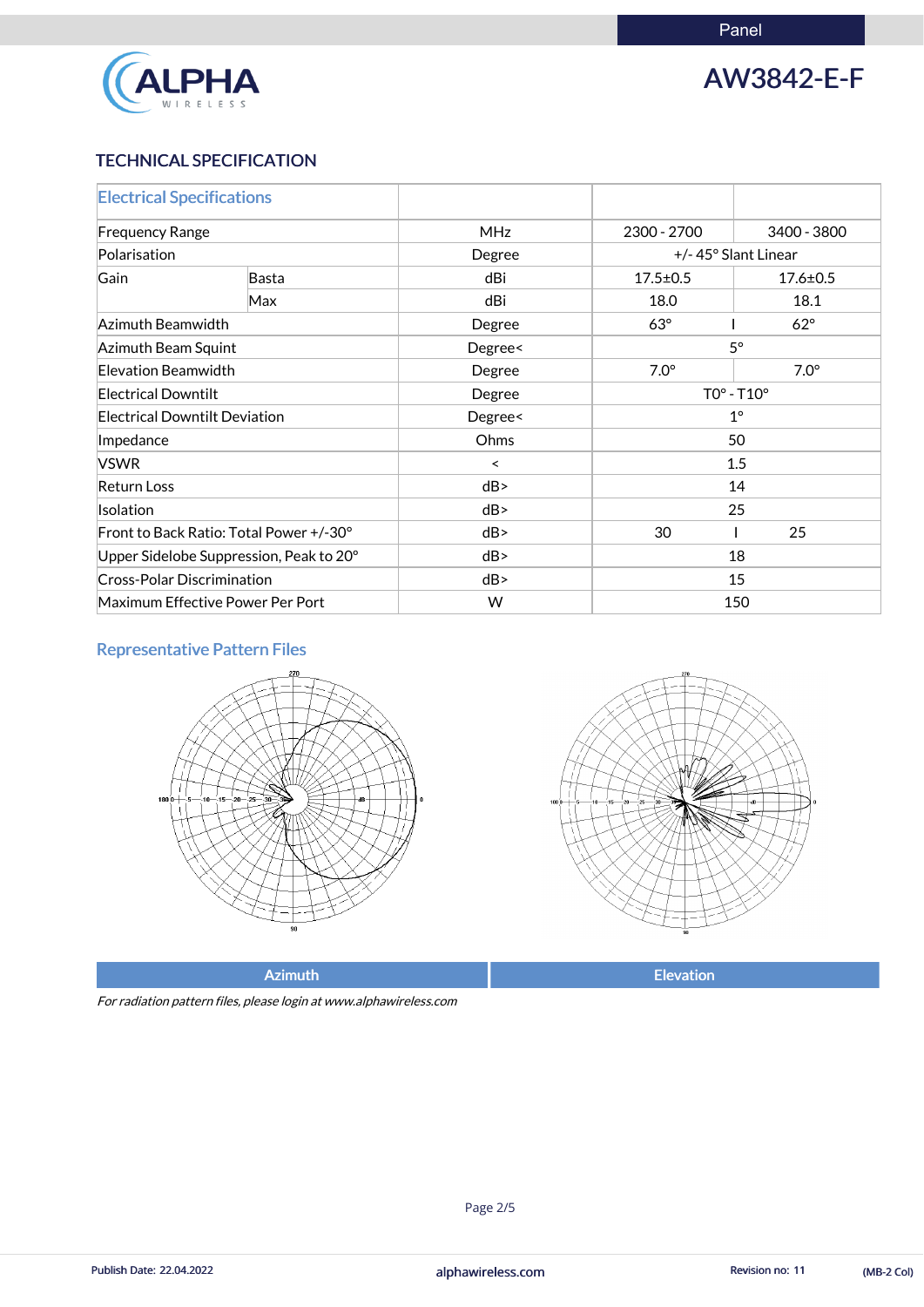

# AW3842-E-F

### TECHNICAL SPECIFICATION

| <b>Mechanical Specifications</b>                |                              |                                                            |
|-------------------------------------------------|------------------------------|------------------------------------------------------------|
| <b>Dimensions</b>                               | $mm$ (in)                    | $1076(42.3) \times 470(18.5) \times 115(4.5)$ -<br>(LxWxH) |
| Packing Size (LxWxD)                            | $mm$ (in)                    | $1160(45.7) \times 570(22.5) \times 260(10.3)$             |
| Net Weight (antenna)                            | kg (lb)                      | 15(33)                                                     |
| Net Weight (mount)                              | kg (lb)                      | 3.1(6.8)                                                   |
| <b>Shipping Weight</b>                          | kg (lb)                      | 23(50.2)                                                   |
| Connector Type (Female)                         |                              | $4.3 - 10$                                                 |
| Connector Quantity                              |                              | 8 (4P x 2.5GHz, 4P x 3.5GHz)                               |
| <b>Connector Position</b>                       |                              | <b>Bottom</b>                                              |
| Windload Frontal (at Rated Wind Speed: 150km/h) | $N$ (lbf)                    | 408 (91.7)                                                 |
| Windload Lateral (at Rated Wind Speed: 150km/h) | $N$ (lbf)                    | 79 (17.7)                                                  |
| <b>Survival Wind Speed</b>                      | km/h (mph)                   | 200(125)                                                   |
| Radome Material                                 |                              | Fibreglass                                                 |
| Radome Colour                                   | <b>RAL</b>                   | Grey                                                       |
| <b>Product Compliance Environmental</b>         |                              | <b>RoHS</b>                                                |
| <b>Lightning Protection</b>                     |                              | <b>DC Grounded</b>                                         |
| Cold Temperature Survival                       | $^{\circ}$ C ( $^{\circ}$ F) | $-40(-40)$                                                 |
| Hot Temperature Survival                        | $^{\circ}$ C ( $^{\circ}$ F) | 70 (158)                                                   |

## Array Layout and RET Information



| Configuration                  |                                                         |
|--------------------------------|---------------------------------------------------------|
| 2300-2700 MHz                  | One RET for each array: Y1, Y2                          |
| 3400-3800 MHz                  | One RET for each array: P1, P2                          |
| <b>Total Quantity</b>          | <b>Four RET Motor Controllers</b>                       |
| <b>Location and Interface</b>  |                                                         |
| <b>RET Controller Location</b> | Inside antenna radome housing                           |
| <b>RFT</b> Interface           | Pair of AISG 8 Pin DIN connectors, one male, one female |
| <b>RET Interface Quantity</b>  | One pair of AISG 8 Pin DIN connectors                   |
| <b>RET</b> Interface Location  | On connector plate located at bottom of antenna         |
| Electrical                     |                                                         |
| Input Voltage                  | $10 - 30V$                                              |
| Power Idle Mode                | < 1W                                                    |
|                                |                                                         |

| Array          | Frequency<br><b>MHz</b> | Ports   | RET<br>ID |
|----------------|-------------------------|---------|-----------|
| <b>Y1</b>      | 2300 - 2700             | $1 - 2$ | 1         |
| Y2             | $2300 - 2700$           | $3 - 4$ | 2         |
| <b>P1</b>      | 3400 - 3800             | $5 - 6$ | З         |
| P <sub>2</sub> | 3400 - 3800             | $7 - 8$ | 4         |

| Power Active Mode | $\leq 10W$      |
|-------------------|-----------------|
| Protocol          | 3GPP / AISG 2.0 |

#### alphawireless.com

Publish Date: 22.04.2022 **Revision no: 11** (MB-2 Col)

Page 3/5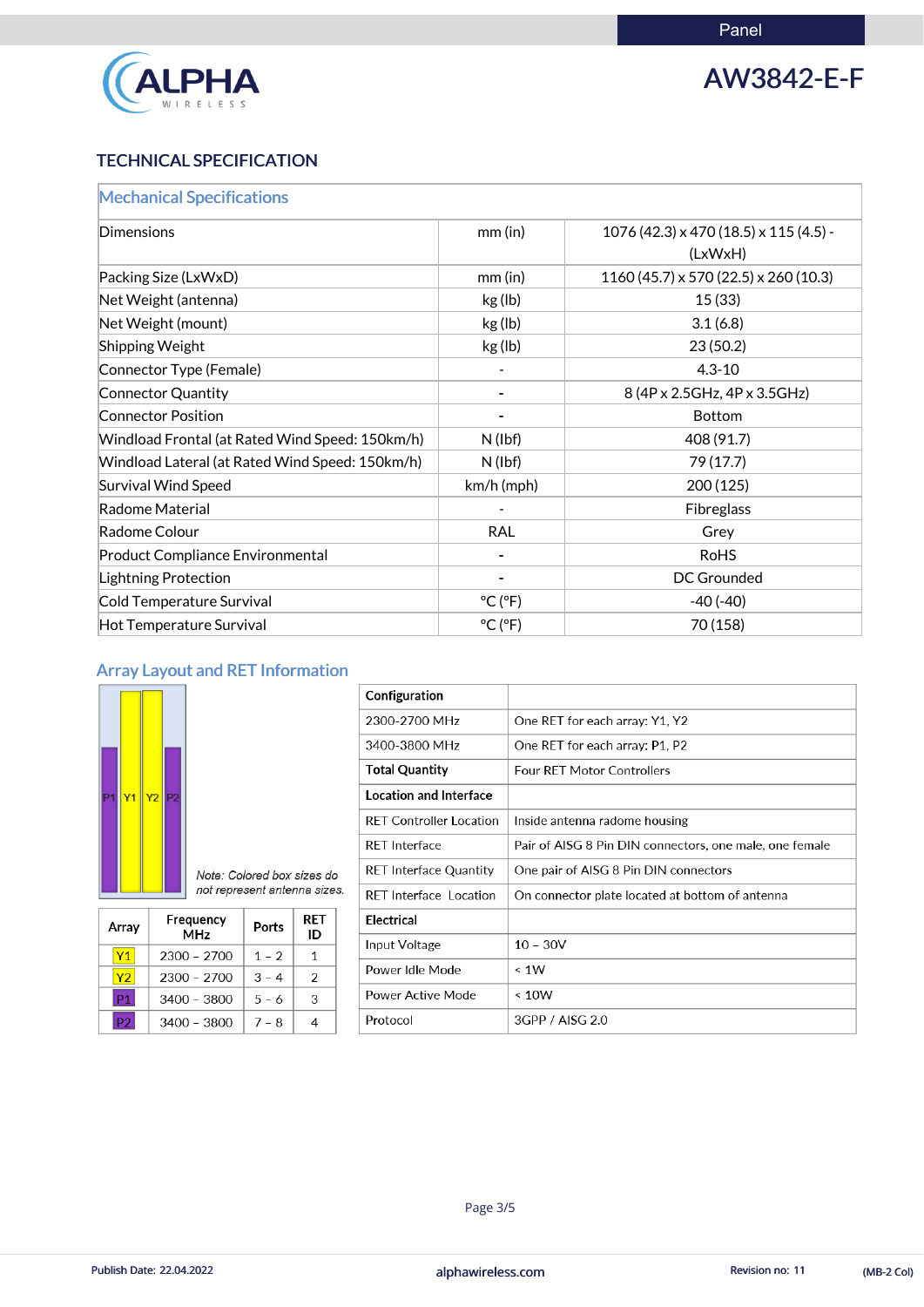

# AW3842-E-F

### TECHNICAL SPECIFICATION

Mechanical Illustration

All measurements are in mm (in)











Publish Date: 22.04.2022 **alphawireless.com** and alphawireless.com Revision no: 11 (MB-2 Col)